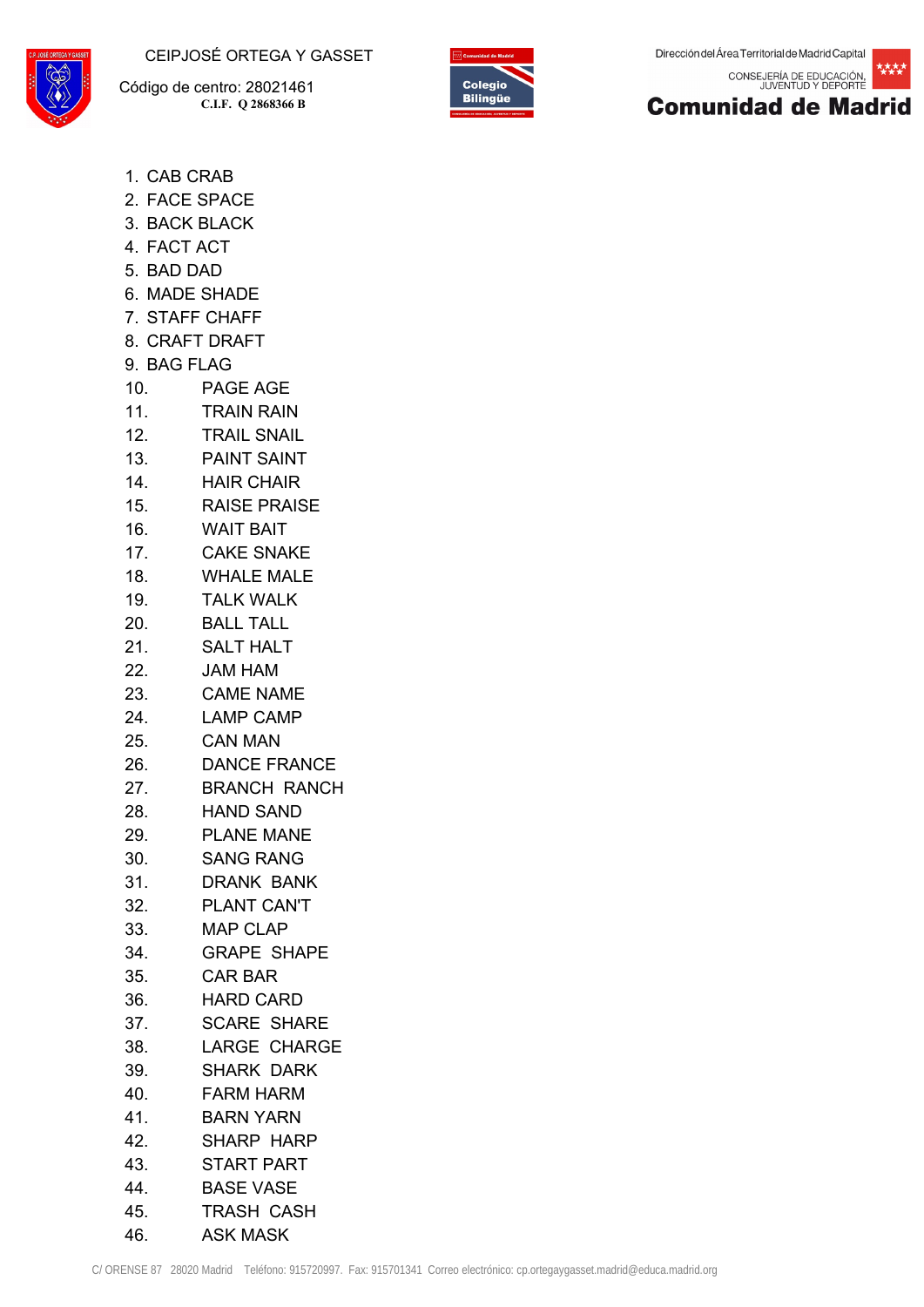



なたたむ CONSEJERÍA DE EDUCACIÓN,<br>JUVENTUD Y DEPORTE



- 47. PLASM SPASM
- 48. GRASP WASP
- 49. FAST PAST
- 50. PASTE WASTE TASTE
- 51. GLASS PASS
- 52. BAT CAT
- 53. CATCH MATCH
- 54. LATE SKATE
- 55. BATH MATH
- 56. CAUGHT NAUGHTY TAUGHT
- 57. LAUNCH PAUNCH
- 58. HAUNT DAUNT
- 59. BRAVE SAVE
- 60. CRAWL DRAWL SPRAWL BRAWL
- 61. PRAWN YAWN
- 62. MAX WAX
- 63. DAY MAY
- 64. GLAZE DAZE
- 65. SEA PEA
- 66. BEACH EACH PEACH
- 67. DEAD HEAD
- 68. READ LEAD
- 69. READ LEAD
- 70. WEAK SPEAK
- 71. MEAL REAL
- 72. HEALTH WEALTH
- 73. BEAM CREAM
- 74. BEAN MEAN
- 75. CHEAP LEAP
- 76. YEAR NEAR
- 77. BEAR PEAR
- 78. BEAST FEAST
- 79. MEAT HEAT
- 80. LEAVE WEAVE
- 81. CHECK NECK
- 82. BED RED
- 83. WEDGE HEDGE EDGE
- 84. BEE KNEE
- 85. SPEECH LEECH
- 86. NEED FEED SPEED
- 87. WEEK CHEEK
- 88. FEEL WHEEL
- 89. SEEM DEEM
- 90. QUEEN
- 91. BEEP KEEP SLEEP
- 92. BEER DEER
- 93. STREET SWEET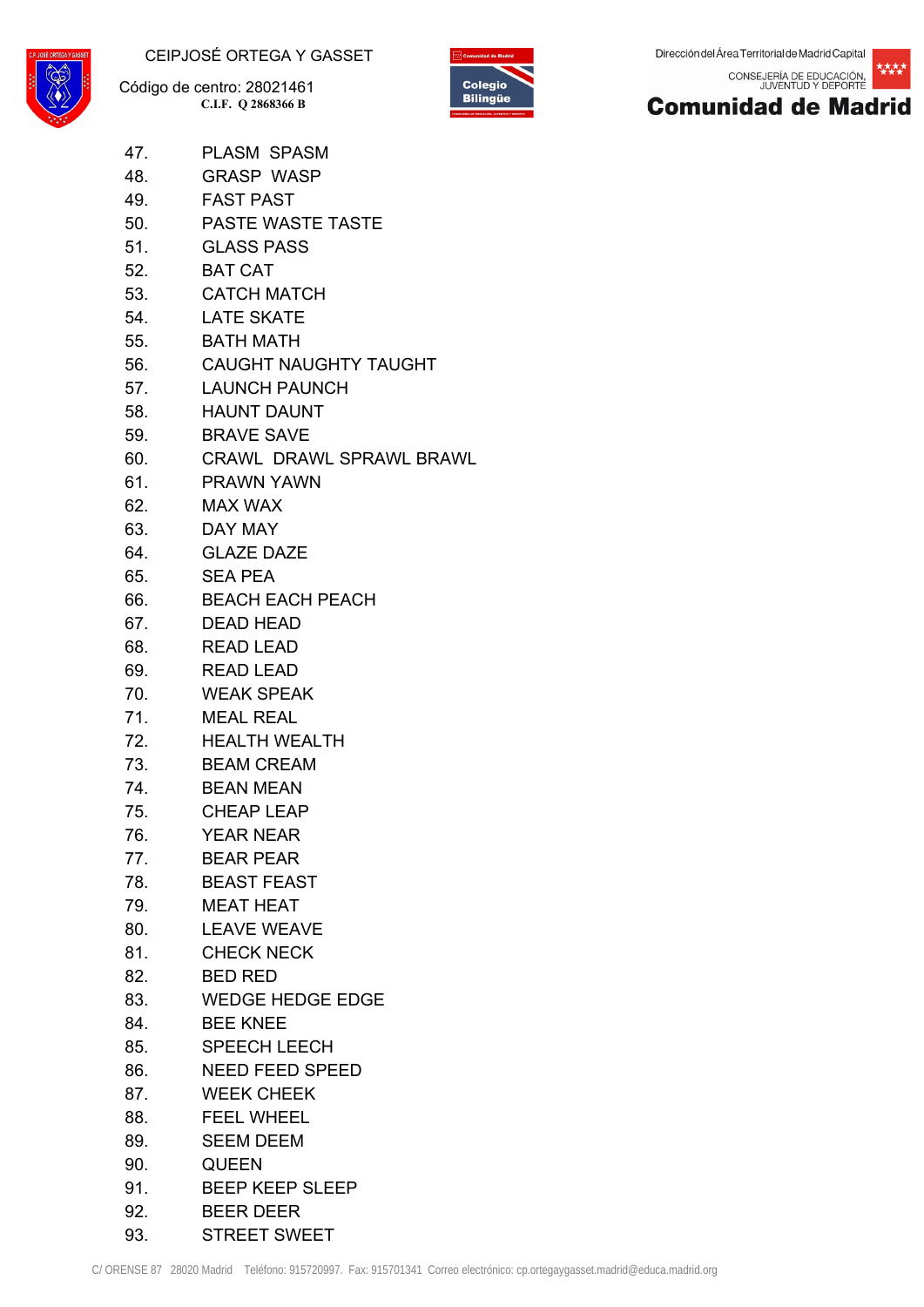

94. FREEZE SNEEZE 95. LEFT THEFT

 Código de centro: 28021461 **C.I.F. Q 2868366 B**



核糖 CONSEJERÍA DE EDUCACIÓN,<br>JUVENTUD Y DEPORTE



| 96.  | <b>LEG BEG</b>         |
|------|------------------------|
| 97.  | <b>SLEIGH EIGHT</b>    |
| 98.  | <b>HELD WELD</b>       |
| 99.  | <b>BELL CELL</b>       |
| 100. | <b>HELP KELP</b>       |
|      | 101. SMELT BELT        |
| 102. | <b>STEM THEM</b>       |
|      | 103. PEN WHEN          |
| 104. | <b>FENCE HENCE</b>     |
|      | 105. BENCH FRENCH      |
| 106. | <b>END SEND</b>        |
| 107. | <b>TENSE DENSE</b>     |
|      | 108. SENT RENT         |
|      | 109. STEP REP          |
| 110. | SLEPT KEPT             |
|      | 111. MERGE SERGE       |
|      | 112. JERK CLERK        |
| 113. | <b>GERM SPERM</b>      |
|      | 114. FERN STERN        |
| 115. | <b>NERVE SERVE</b>     |
|      | 116. FRESH FLESH       |
| 117. | <b>DRESS PRESS</b>     |
|      | 118. BEST VEST         |
| 119. | PET WET                |
|      | 120. SKETCH FETCH      |
| 121. | <b>NEW KNEW</b>        |
|      | 122. BLEW FLEW         |
| 123. | <b>SEX FLEX</b>        |
| 124. | THEY GREY PREY         |
| 125. | <b>RIB CRIB</b>        |
| 126. | <b>TRIBE SCRIBE</b>    |
| 127. | <b>RICE ICE</b>        |
| 128. | <b>CHICK SICK</b>      |
| 129. | DID KID                |
| 130. | <b>HIDE WIDE</b>       |
| 131. | DIE PIE                |
| 132. | <b>FRIED DIED LIED</b> |
| 133. | THIEF CHIEF            |
| 134. | <b>FIELD SHIELD</b>    |
|      | 135. CRIER DRIER       |
| 136. | <b>FLIES PIES</b>      |
| 137. | LIFE KNIFE WIFE        |
|      |                        |
|      |                        |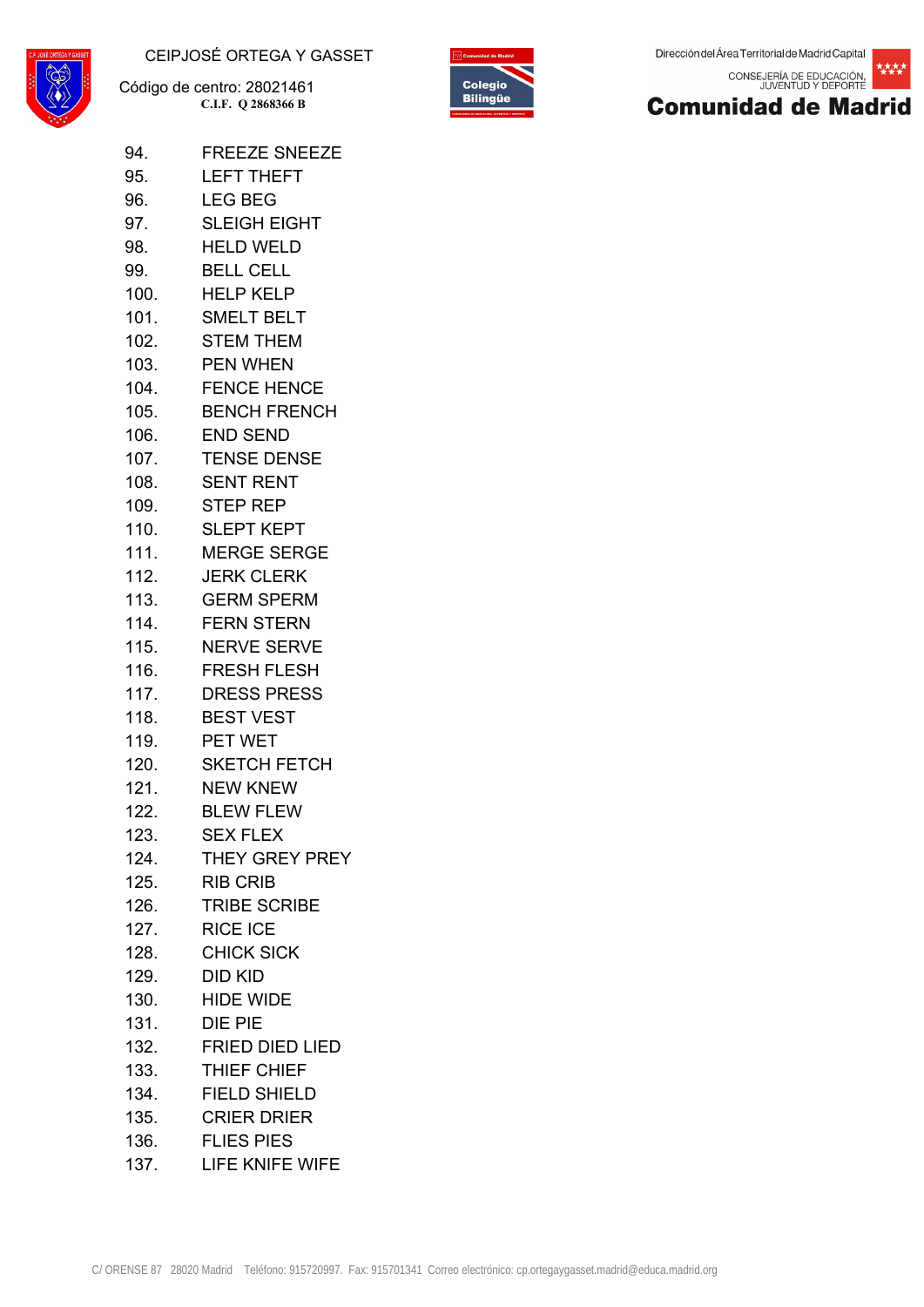



\*\*\*\* CONSEJERÍA DE EDUCACIÓN,<br>JUVENTUD Y DEPORTE



| 138.   | <b>CLIFF SNIFF</b>      |
|--------|-------------------------|
| 139.   | <b>GIFT LIFT</b>        |
|        | <b>BIG PIG</b>          |
| 141.   | <b>HIGH THIGH</b>       |
| 142.   | LIGHT NIGHT             |
| 143.   | <b>BIKE LIKE</b>        |
| 144.   | CHILD WILD              |
| 145.   | <b>SMILE MILE</b>       |
| 146.   | MILK SILK               |
| 147.   | <b>WILL PILL</b>        |
| 148. . | <b>TILT KILT</b>        |
| 149.   | SWIM HIM                |
| 150.   | TIME LIME PRIME         |
| 151.   | SHRIMP LIMP             |
| 152.   | <b>BIN WIN SKIN</b>     |
| 153.   | <b>PRINCE SINCE</b>     |
| 154.   | <b>FINCH PINCH</b>      |
| 155.   | <b>KIND FIND</b>        |
| 156.   | <b>NINE PINE WINE</b>   |
| 157.   | RING SING               |
| 158.   | <b>HINGE CRINGE</b>     |
|        | <b>PINK DRINK</b>       |
| 160.   | <b>PRINT MINT</b>       |
|        | LIP CHIP HIP            |
| 162.   | <b>STRIPE WIPE</b>      |
| 163.   | <b>STIR FIR</b>         |
| 164.   | <b>BIRD THIRD</b>       |
| 165.   | <b>FIRE WIRE</b>        |
| 166.   | SMIRK SHIRK             |
| 167.   | <b>SKIRT DIRT</b>       |
| 168.   | <b>BIRTH MIRTH</b>      |
| 169.   | <b>RISE WISE</b>        |
| 170.   | <b>DISH FISH WISH</b>   |
| 171.   | <b>DISK WHISK</b>       |
| 172.   | <b>WISP CRISP</b>       |
| 173.   | <b>KISS MISS</b>        |
| 174.   | <b>FIST MIST</b>        |
| 175.   | <b>SPIT HIT KIT FIT</b> |
| 176.   | <b>WITCH SWITCH</b>     |
| 177.   | <b>BITE KITE</b>        |
| 178.   | <b>FIVE LIVE</b>        |
| 179.   | <b>SIX FIX</b>          |
| 180.   | TO DO                   |
| 181.   | NO GO                   |
| 182.   | <b>COACH ROACH</b>      |

184. SOAK CLOAK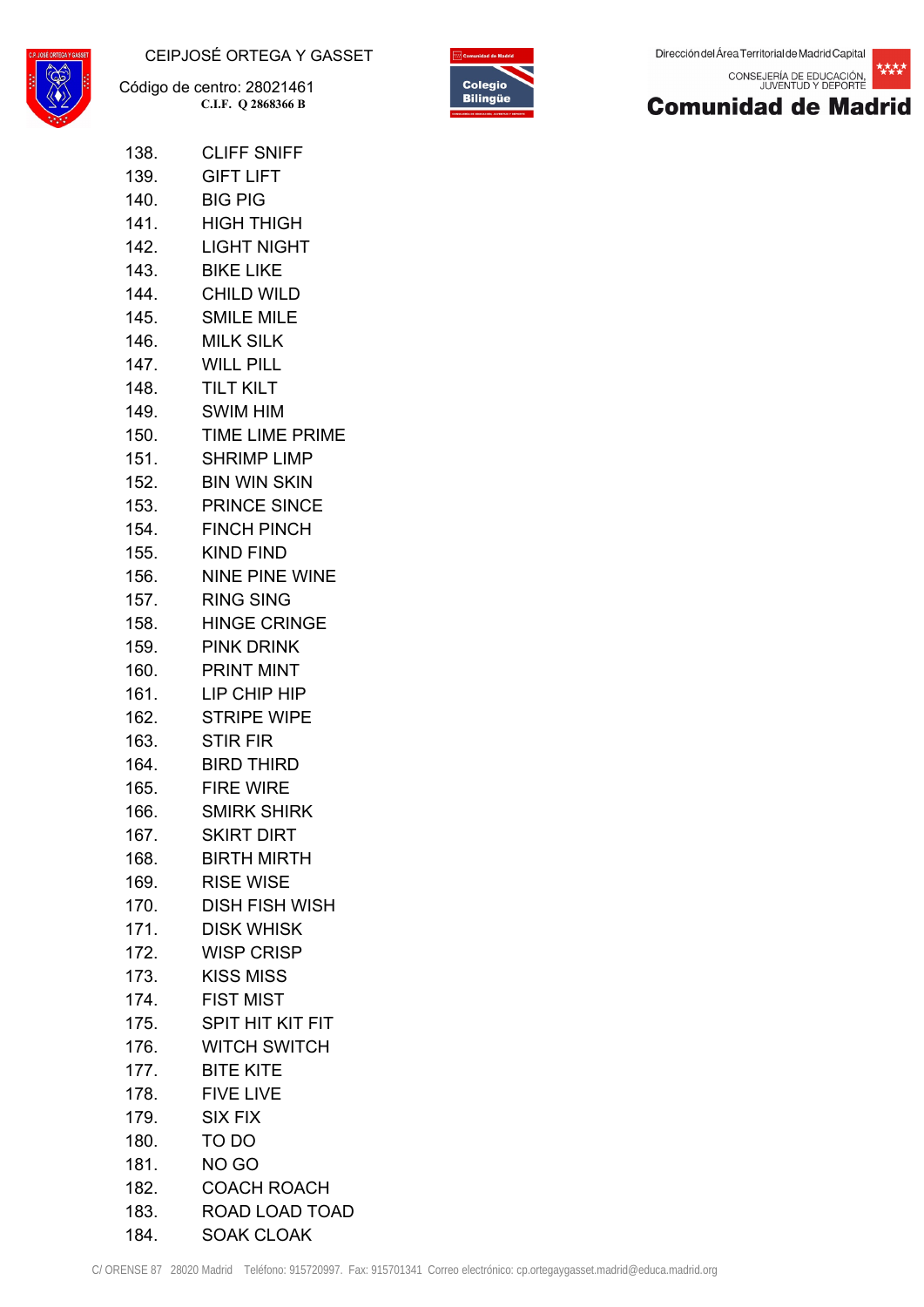



核糖 CONSEJERÍA DE EDUCACIÓN,<br>JUVENTUD Y DEPORTE



| 185. | <b>COAL GOAL</b>           |
|------|----------------------------|
| 186. | <b>FOAM ROAM</b>           |
| 187. | <b>LOAN MOAN</b>           |
| 188. | <b>BOAR ROAR</b>           |
|      | 189. COAST TOAST           |
| 190. | <b>BOAT COAT</b>           |
|      | 191. JOB ROB               |
| 192. | <b>GLOBE PROBE</b>         |
|      | 193. ROCK SOCK             |
|      | 194. COD GOD               |
|      | 195. CODE MODE             |
| 196. | JOE DOE                    |
| 197. | <b>DOG FROG</b>            |
| 198. | <b>ROGUE VOGUE</b>         |
| 199. | <b>BOIL COIL FOIL SOIL</b> |
|      | 200. COIN JOIN             |
| 201. | <b>MOIST JOIST</b>         |
|      | 202. COKE JOKE             |
| 203. | <b>COLD GOLD</b>           |
|      | 204. HOLE WHOLE ROLE       |
| 205. | <b>ROLL TROLL</b>          |
|      | <b>DOLL MOLL</b>           |
| 207. | <b>BOLT COLT VOLT</b>      |
| 208. | <b>CHROME GNOME</b>        |
| 209. | <b>COME SOME</b>           |
|      | 210. STOMP CHOMP           |
| 211. | <b>SON TON WON</b>         |
|      | 212. FOND BOND             |
| 213. | <b>BONE CONE</b>           |
| 214. | <b>STRONG WRONG</b>        |
| 215. | <b>POO TOO ZOO</b>         |
| 216. | <b>GOOD WOOD</b>           |
| 217. | <b>FOOD MOOD</b>           |
| 218. | ROOF PROOF GOOF            |
| 219. | <b>BOOK COOK LOOK</b>      |
| 220. | <b>COOL SCHOOL</b>         |
| 221. | ROOM ZOOM                  |
| 222. | <b>MOON SOON</b>           |
| 223. | <b>HOOP LOOP</b>           |
| 224. | POOR MOOR                  |
| 225. | GOOSE LOOSE                |
| 226. | <b>BOOT ROOT</b>           |
| 227. | COP TOP                    |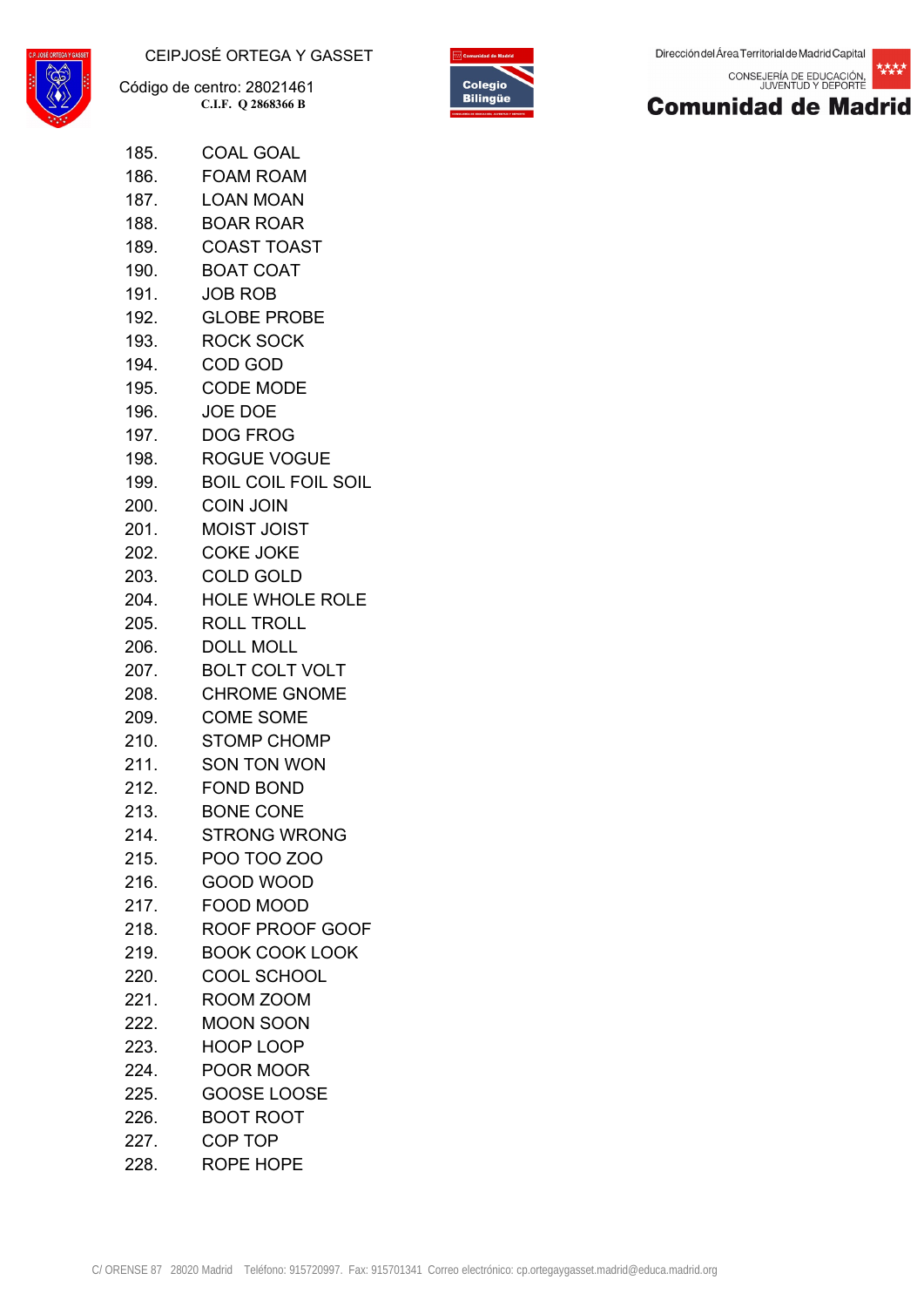

229. TORCH PORCH 230. CORD SWORD



CONSEJERÍA DE EDUCACIÓN,<br>JUVENTUD Y DEPORTE 核糖



|      | 231. CORE MORE                                                  |
|------|-----------------------------------------------------------------|
|      | 232. CORK FORK                                                  |
|      | 233. STORM DORM                                                 |
|      | 234. BORN CORN                                                  |
|      | 235. FORT SHORT                                                 |
|      | 236. NOSE HOSE                                                  |
|      | 237. BOSS CROSS                                                 |
|      | 238. COST LOST                                                  |
|      | 239. GHOST MOST                                                 |
|      | 240. NOT LOT                                                    |
|      | 241. SCOTCH CROTCH                                              |
|      | 242. NOTE WROTE                                                 |
|      | 243. CLOTH BROTH MOTH                                           |
|      | 244. COUCH SLOUCH                                               |
|      | 245. LOUD CLOUD                                                 |
|      | 246. ROUGH TOUGH                                                |
|      | 247. BOUGHT FOUGHT BROUGHT                                      |
|      | 248. COULD WOULD                                                |
|      | 249. BOUNCE POUNCE                                              |
|      | 250. HOUND POUND SOUND                                          |
| 251. | SOUP GROUP                                                      |
|      | 252. HOUR FLOUR SOUR                                            |
|      | 253. HOUSE MOUSE LOUSE                                          |
|      | 254. POUT SHOUT                                                 |
|      | 255. STOVE DROVE                                                |
|      | 256. DOVE LOVE                                                  |
|      | 257. BOW SNOW                                                   |
|      | 258. BOW COW                                                    |
|      | 259. FOWL GROWL                                                 |
|      | 260. DOWN TOWN                                                  |
|      | 261. KNOWN GROWN                                                |
|      | 262. DOWSE BROWSE                                               |
|      | 263. BOX FOX                                                    |
|      | 264. BOY JOY                                                    |
|      | 265. PUB TUB                                                    |
|      | 266. CUBE TUBE                                                  |
|      | 267. DUCK LUCK BUCK                                             |
| 268. | MUD BUD                                                         |
|      | 269. DUDE RUDE                                                  |
| 270. | <b>FUDGE JUDGE</b>                                              |
|      | 271. CLUE GLUE                                                  |
|      | 272. HUFF PUFF CUFF                                             |
|      | 273. BUG RUG HUG                                                |
|      | 274. NUKE PUKE                                                  |
|      | ENSE 87 28020 Madrid Teléfono: 915720997. Fax: 915701341 Correo |